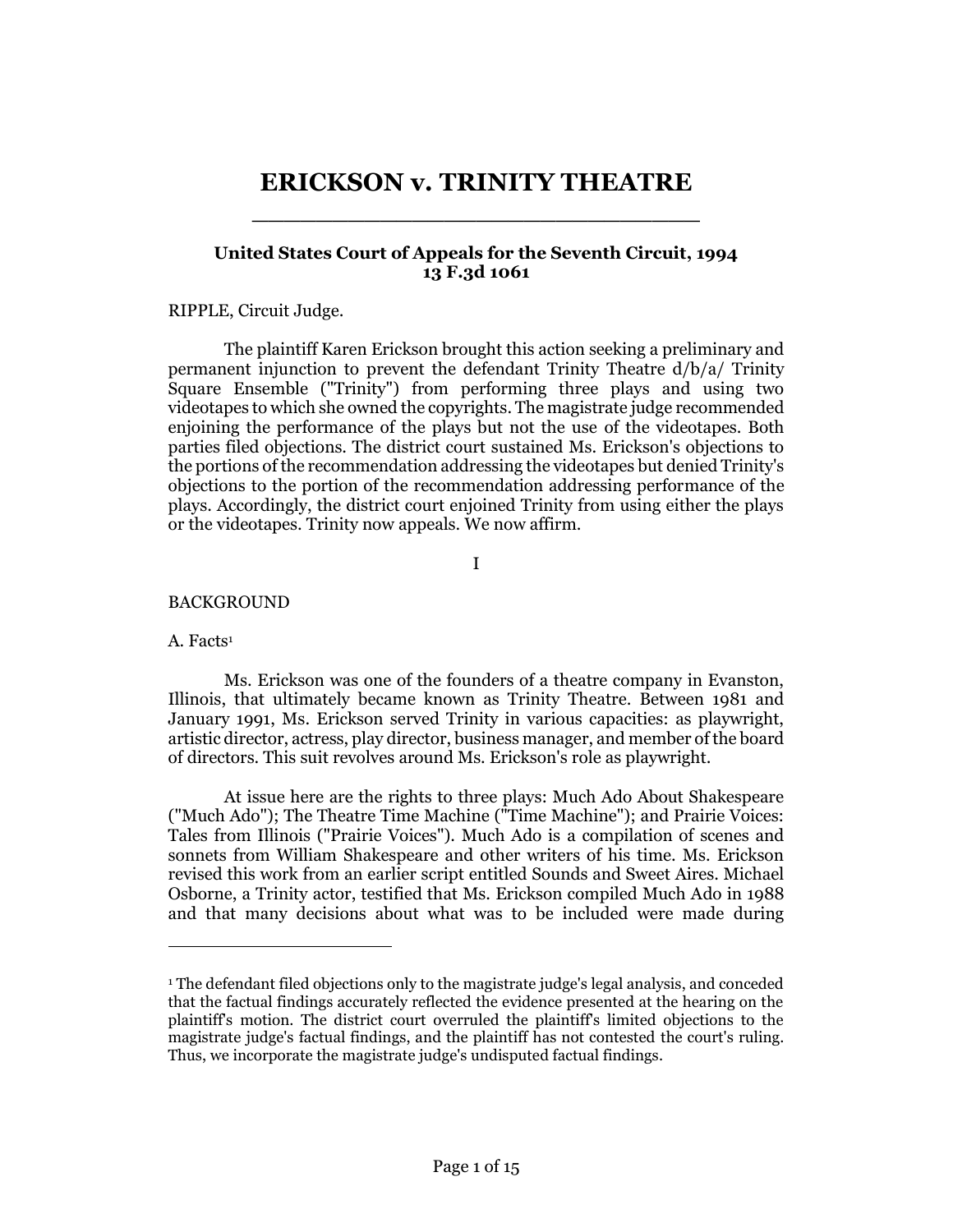rehearsals. Osborne identified two portions of the copyrighted script that resulted from his suggestions: a passage to Macbeth and the introduction to the play. The editing of the text, Osborne continued, was accomplished largely by consensus; however, when a consensus could not be had, Ms. Erickson made the final decisions. Osborne further testified that he understood at the time that the play was being created for Trinity and not for Ms. Erickson. Ms. Erickson does not dispute the process described by Osborne, but characterizes it differently. She perceived the process only as actors making suggestions for her script.

Time Machine is a play of five scenes based on a public domain Native American folk tale. Each scene depicts dramatic styles from different historical periods. Ms. Erickson received a copyright registration for Time Machine on September 12, 1988. She described the development of the play as beginning in 1977 when she was in school. At that time, she wrote the Greek-style drama scene. Later, while teaching high school drama, she wrote the second scene based on commedia dell'arte. She also began work on the melodrama and improvisational scenes of the play at that time. Ms. Erickson started producing the play independently of Trinity in 1984 with two other actors, Paddy Lynn and Will Clinger. Ms. Erickson claimed that she worked to develop the scenes alone; however, the evidence shows that the actors were involved in the development of the melodrama and improvisational scenes. The improvisational process, as described by Ms. Lynn, is a form of theatre in which there is no script. Rather, actors work with an idea and a loose structure to create a play. Ms. Lynn described the development of the improvisational scene in Time Machine as a collaborative effort. However, she conceded that Ms. Erickson took all of the notes from rehearsals and compiled them into the script; furthermore, nothing was included in the script without Ms. Erickson's approval. Initially, Ms. Erickson attributed the script to both herself and to Ms. Lynn. Ms. Lynn also received royalties for performances of the play. Ms. Erickson denied that she ever intended to include Ms. Lynn as joint author. She conceded that Ms. Lynn was credited on publicity materials as an author but denied that she approved such credit. The later change in attribution, Ms. Erickson claims, merely corrected the initial error.

In 1990, Ms. Erickson developed Prairie Voices, a play based on tales from Illinois history. She had the idea to develop the play as a Trinity production. Her original intent was to launch a collaborative effort in which each of the actors would contribute a story to the play. However, none of the actors initiated writing a script and the play, as it resulted, was based entirely on tales provided by Ms. Erickson. As with Time Machine, Ms. Erickson worked with the actors in the improvisational format. Although testifying that she alone wrote the play, Ms. Erickson admitted that the actors provided ideas for the dialogue. Another actor, Ruth Ann Weyna, testified that the writing of the play was a creative process involving a number of actors. However, she conceded that Ms. Erickson controlled what eventually was put in the script.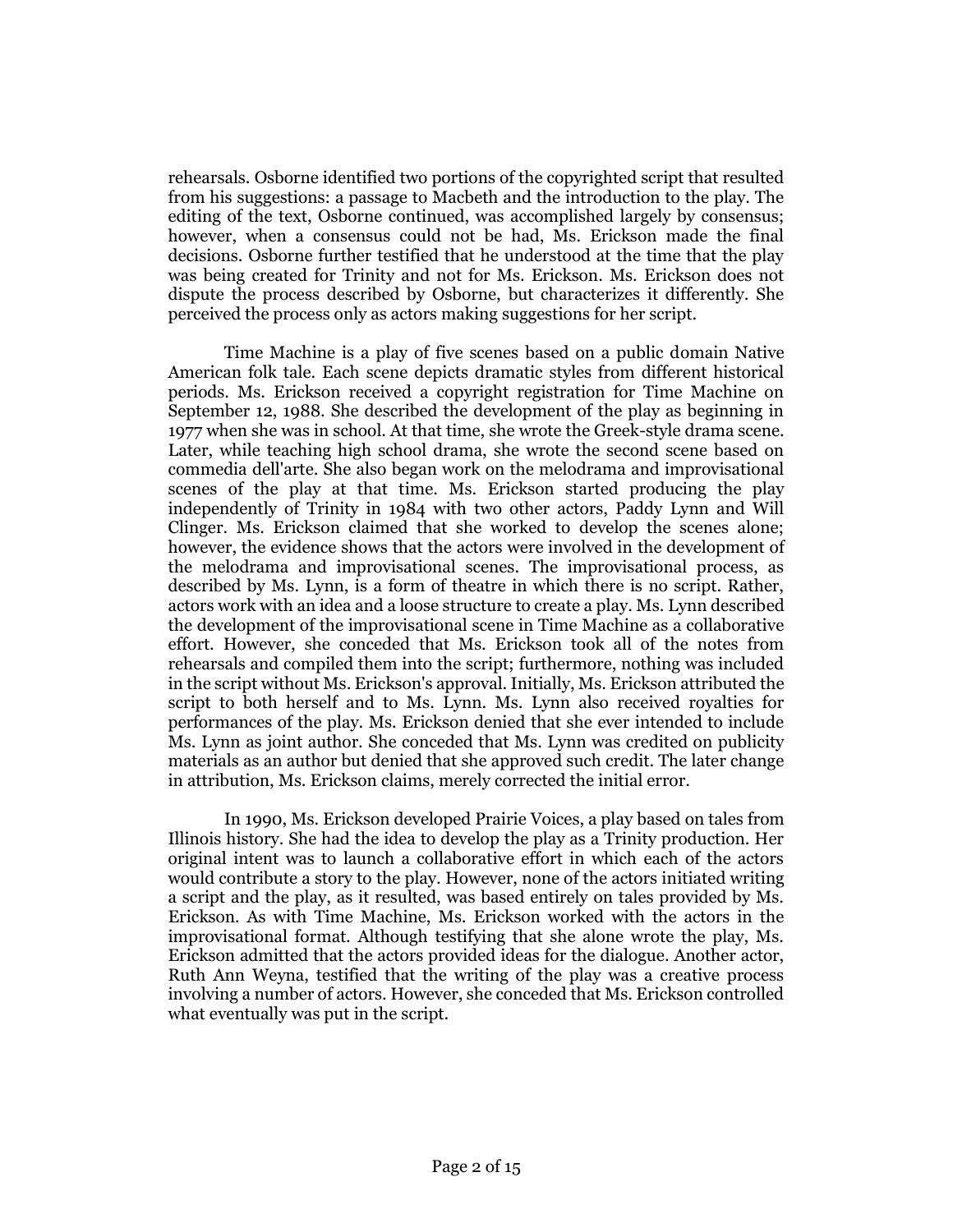In 1987, Trinity began paying Ms. Erickson royalties for its performances of her plays. On July 5, 1988, Ms. Erickson entered into a two-year licensing agreement with Trinity that designated her as a "playwright" entitling her to royalties for performances of two of her plays, Much Ado and Time Machine. Trinity stipulated that it also paid Erickson royalties for its performances of Prairie Voices, although that play was not expressly covered by the licensing agreement. Trinity continued to pay Ms. Erickson royalties after the expiration of the licensing agreement. Trinity discontinued making royalty payments on November 15, 1990.

Ms. Erickson was also subject to an actors' agreement with Trinity. In July 1988, Ms. Erickson signed the agreement which stated: "The actor expressly agrees that Trinity reserves the rights to any recording, audio, video or both of the Production . . . ." The contract covered the tour which was forecast to run through June 30, 1989.

Ms. Erickson left Trinity Theatre in January 1991. Shortly thereafter, she applied for and was issued copyright registration for Much Ado and Prairie Voices. Concurrently, she received registration for the video productions of Time Machine, taped in October 1989, and Prairie Voices, taped in November 1990. She had previously obtained a copyright certificate for Time Machine on September 12, 1988. On January 21, 1991, Ms. Erickson's attorneys wrote Trinity a letter demanding that the theatre discontinue performing the plaintiff's plays. Trinity refused to comply with the request.

On April 3, 1991, Ms. Erickson filed a seventeen-count complaint against Trinity Theatre, members of Trinity's management, and individual Trinity actors seeking injunctive and legal relief in which she alleged copyright infringement, unfair competition, and other related tortious activity. In October 1992, Ms. Erickson filed a motion for a preliminary injunction to prevent the defendant from producing or performing five plays for which Ms. Erickson claimed exclusive copyright ownership, from displaying videotapes, photographs, and brochures regarding these plays, and from reproducing any materials from a copyrighted work entitled "Drama/Learning Process." After a partial settlement agreement, the parties stipulated that the district court did not need to resolve the plaintiff's request for injunctive relief as to two of the five plays. As a result, the only plays at issue for purposes of the plaintiff's motion for preliminary injunction were Time Machine, Much Ado, and Prairie Voices, as well as videotapes of Time Machine and Prairie Voices.

B. Prior Proceedings

1.

The magistrate judge reviewed the elements necessary to issue a preliminary injunction but focused her analysis, by agreement of the parties, on the likelihood of success on the merits.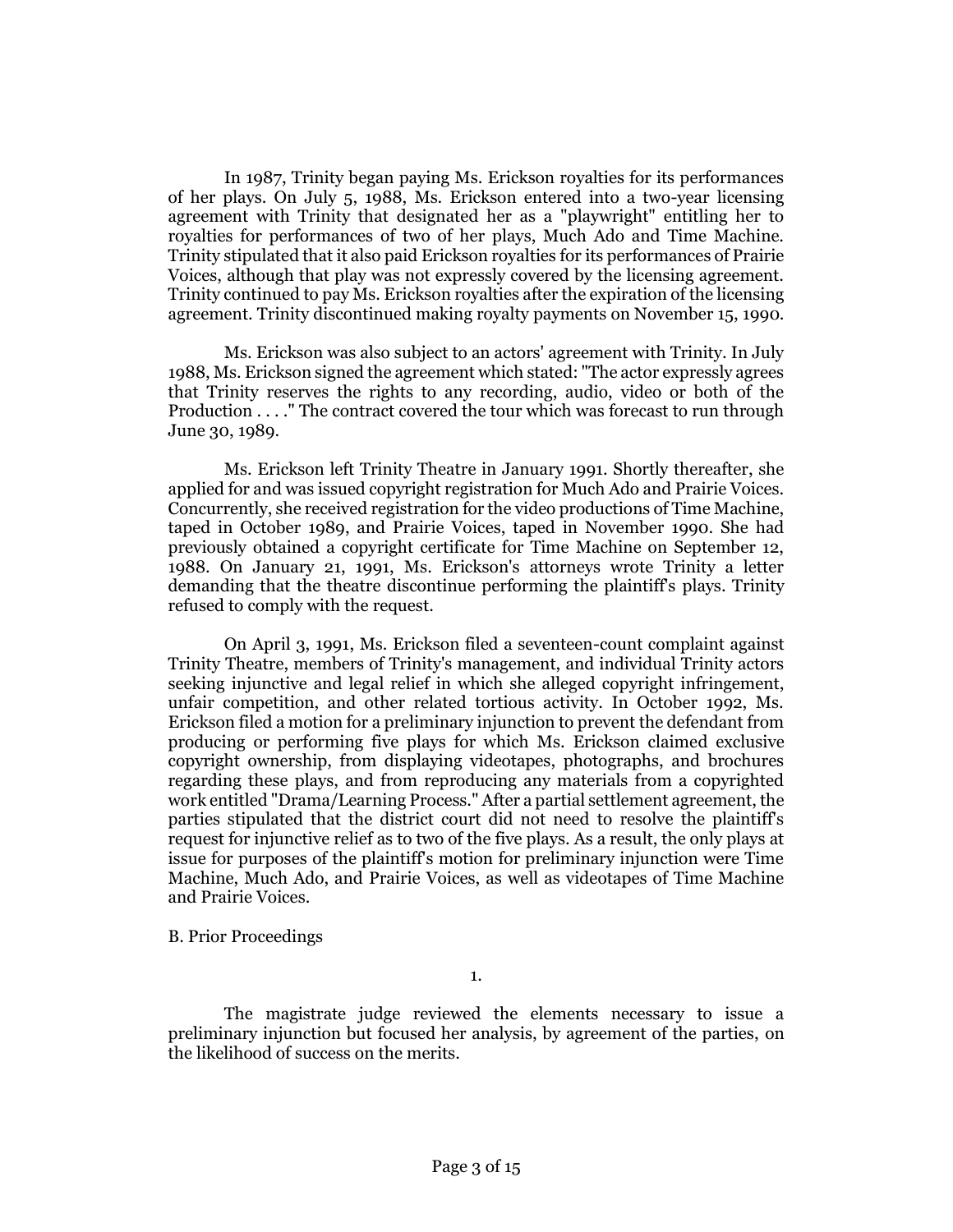The magistrate judge briefly reviewed the elements of copyright infringement. Because a valid copyright registration had been made within the requisite time, the burden would be on Trinity to show the invalidity of the registration. See Rand McNally & Co. v. Fleet Management Sys. Inc., 591 F. Supp. 726, 737 (N.D. Ill. 1983). It could either demonstrate that the material was copied from another source or dispute the authorship of the material itself. In this case, continued the magistrate judge, Trinity challenged the authorship itself. Trinity claimed that several of its members were joint authors of the three plays with Ms. Erickson, that these joint authors gave Trinity the right to produce the plays, and therefore that Trinity and its member joint authors share rights to the plays and videotapes.

The magistrate judge was faced with an issue of first impression in this circuit: establishing the appropriate test for determining whether a work has been prepared as a "joint work" within the meaning of § 101 of the Copyright Act of 1976, 17 U.S.C. § 101 (1988).<sup>2</sup> The parties suggested different approaches. Trinity maintained that the standard for determining a joint work is "collaboration alone"; because there was collaboration between Ms. Erickson and its members, its members jointly authored the three plays at issue and share rights to their use and production. Ms. Erickson contended that the appropriate test for a joint work is the "copyrightable subject matter" test. Under the test suggested by Ms. Erickson, none of the plays were joint works because only she was an author; the other actors had not contributed independently copyrightable subject matter.

The magistrate judge's report and recommendation concluded that the district court should enter a preliminary injunction in favor of Ms. Erickson concerning the plays. The magistrate judge stated that "[a] determination as to joint authorship involves an examination of the putative authors' intent at the time the work is produced." Report and Recommendation at 17. The magistrate judge followed primarily the Second Circuit's test in Childress v. Taylor, 945 F.2d 500, 505-06 (2d Cir. 1991), which identified two elements of joint ownership: (1) the contribution of each joint author must be copyrightable and (2) the parties must have intended to be joint authors. With regard to the second element, the Childress court stated that the putative joint authors must entertain in their minds "the

<sup>2</sup> Section 101, the definitional section of the Copyright Act, defines a "joint work" as "a work prepared by two or more authors with the intention that their contributions be merged into inseparable or interdependent parts of a unitary whole." 17 U.S.C. § 101.

Authors who create a joint work are co-owners of the copyright in that work. 17 U.S.C. § 201(a). Each author has "an independent right to use or license the use of a work, subject to a duty of accounting to the other coowners for any profits." H.R. Rep. No. 1476, 94th Cong., 2d Sess. 121 (1976) ("House Report"), reprinted in 1976 U.S.C.C.A.N. 5659, 5736. Although different members of Trinity allege to be joint authors with Erickson on the three plays, all of these witnesses testified that they gave Trinity the right to perform the plays.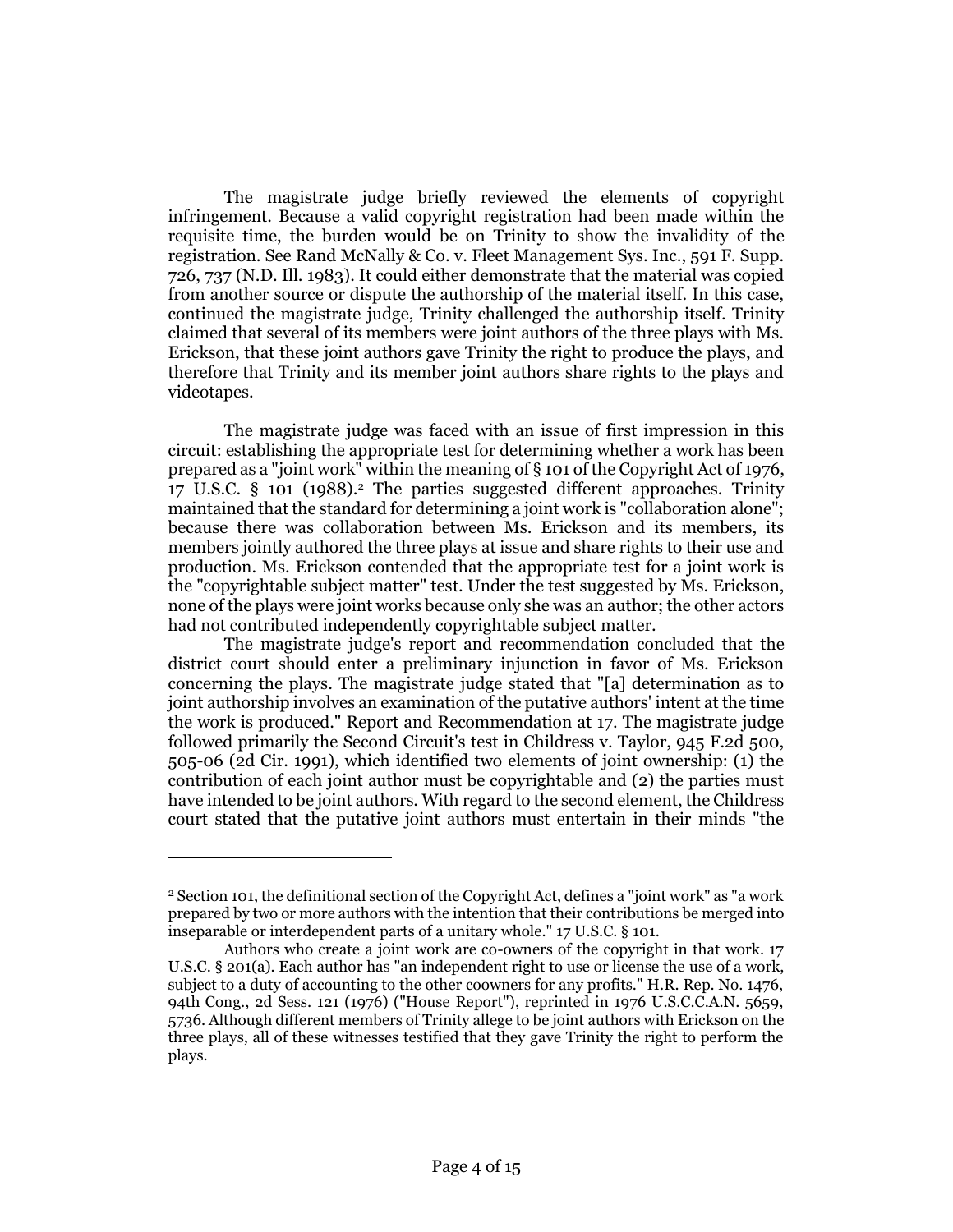concept of joint authorship." Id. at 508. Using this analysis, the magistrate judge determined that Ms. Erickson was likely to prevail on her claims regarding the three plays. With regard to Prairie Voices, the evidence was clear that Ms. Erickson controlled the script and that the contributions of the actors were not copyrightable. Even if it was not necessary to show that a contribution was independently copyrightable in order to establish joint ownership, the actors' inability to specify any particular contribution was strong evidence that they were not authors of the play. Furthermore, Ms. Erickson never intended to share authorship with any of the actors.

The magistrate judge found similarly with respect to Much Ado. However, the magistrate judge termed the decision with respect to Time Machine "more problematic." She continued:

The intent portion of plaintiff's proof requires resolution of the credibility of Erickson as contrasted with Paddy Lynn in their respective testimony. . . . I conclude that Paddy Lynn is more credible than Karen Erickson on this issue. In light of Erickson's pivotal role and her apparent control over a very small organization, I find it unlikely that she would have permitted the publicity material . . . to be published crediting Lynn as author if she did not acknowledge her as author. Report and Recommendation at 25. The magistrate judge then stated that the decision probably turns on whether or not the contribution must be copyrightable. The magistrate judge concluded, however, that even in this respect, Ms. Erickson had met the threshold of a "better than negligible" chance of succeeding on the merits. Roland Mach. Co. v. Dresser Indus., Inc., 749 F.2d 380, 387 (7th Cir. 1984). The magistrate judge therefore balanced the harms and the public interest, and she determined that the strong public policy interest in protecting copyrights favored issuance of a preliminary injunction here. See Apple Computer, Inc. v. Franklin Computer Corp., 714 F.2d 1240, 1255 (3d Cir. 1983) ("It is virtually axiomatic that the public interest can only be served by upholding copyright protections  $\dots$ ."), cert. dismissed, 464 U.S. 1033, 104 S. Ct. 690, 79 L. Ed. 2d 158 (1984).

The magistrate judge also addressed the claims as to the videotapes. Here, she stated, Ms. Erickson had not shown that she was likely to succeed on the merits of her claim of copyright infringement. Specifically, the magistrate judge decided that Ms. Erickson had released her rights to the use of those in the actors' agreement.

Both parties filed objections to the magistrate judge's recommendation. Trinity objected to the criteria for preliminary injunctions used by the magistrate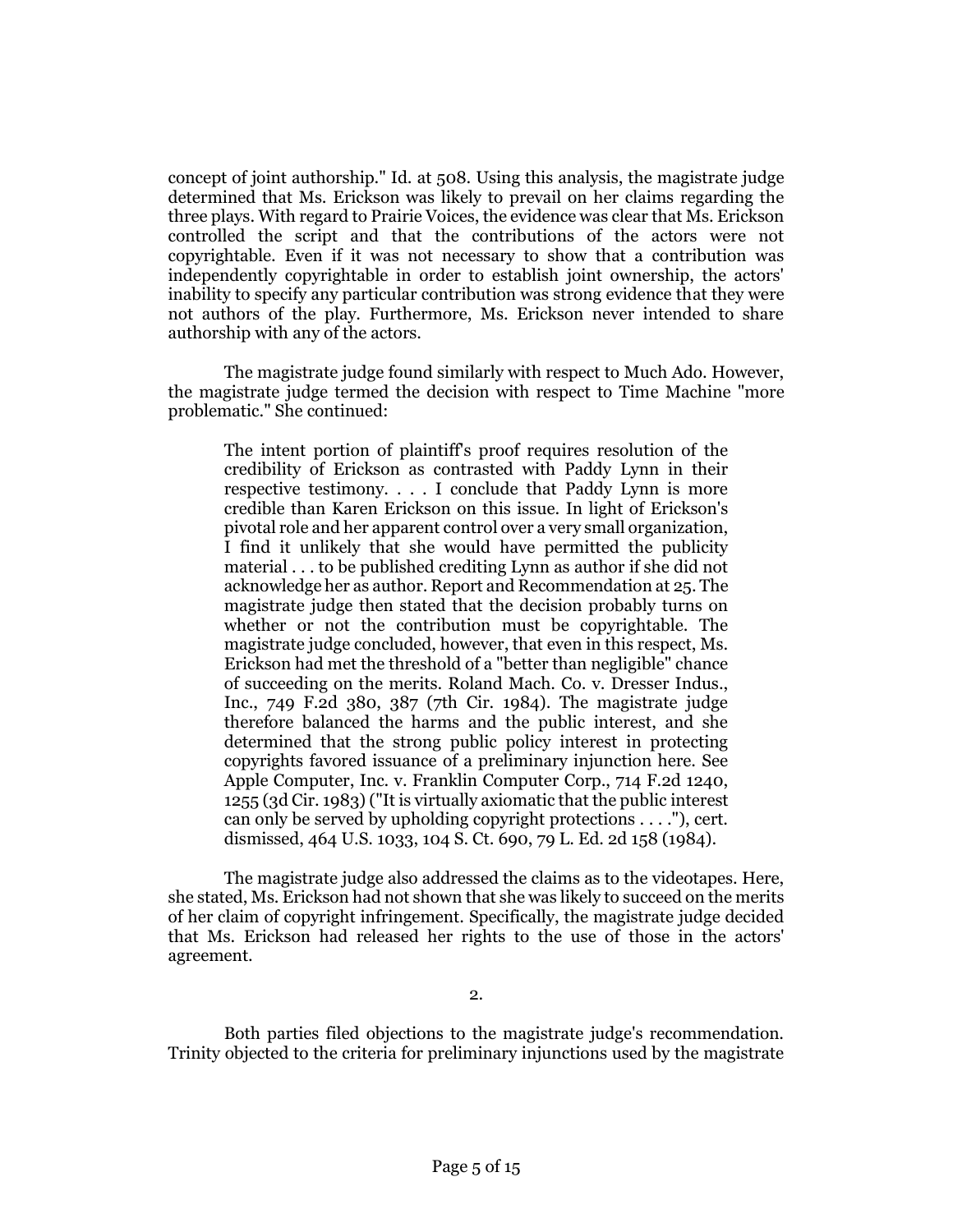judge. It also objected to the criteria for joint authorship applied by the magistrate judge when analyzing the parties' competing arguments as to Trinity's entitlement to joint author status. Ms. Erickson objected to the characterization of her claim concerning Time Machine as "more problematic." She also objected to the magistrate judge's recommendation regarding the videotape claims.

The district court found that Trinity had waived its argument concerning the standard for preliminary injunctions because the parties had agreed that the likelihood of success issue would determine the outcome of the hearing. However, continued the court, assuming that there was no waiver, the magistrate judge had not limited her analysis to this element. Instead, she had recognized that the "better than negligible" standard was an initial threshold Ms. Erickson must meet. After this hurdle was met, the magistrate judge proceeded with the remaining preliminary injunction analysis. Consequently, the district court concluded, there was no error.

The district court then turned to the question of joint ownership. The court examined the two competing tests: (1) the Childress standard, which requires both copyrightability and intent to be joint authors, and (2) the "collaboration test." "The major difference between the approaches is that the latter does not require each of the putative joint authors' contributions to be independently copyrightable." Opinion at 10. Noting that the Seventh Circuit had yet to choose between the approaches, the district court did not choose between the two alternatives. It noted instead that under either standard, the plaintiff was likely to prevail on the merits. Specifically, even if the "collaboration alone" test were the correct standard, there would need to be a "de minimis collaboration." Because the actors' contributions were less than de minimis, Trinity could not prevail. The district court went on to overrule Ms. Erickson's objections concerning the characterization of her claims regarding Time Machine.

Finally, the district court addressed the issue of the videotapes. The district court sustained Ms. Erickson's objections to the magistrate judge's finding that she was not likely to succeed on these claims. Specifically, the district court found that the actors' agreement, upon which the magistrate judge relied heavily, had expired before the videotapes in issue had been taped. Consequently, they were not covered by the agreement.

Trinity alleges two errors of law in the district court's analysis. First, Trinity maintains that the district court erred in failing to recognize collaboration as an alternate basis for establishing joint authorship.<sup>3</sup> Second, it argues that the district

<sup>3</sup> Trinity does not argue on appeal that the district court erred when it found that the videotapes were not covered by the actors' agreement. Trinity, instead, claims rights in the videotapes pursuant to the joint authorship of its actors in the plays. Consequently, we shall not address the question of the videotapes apart from our discussion of the plays.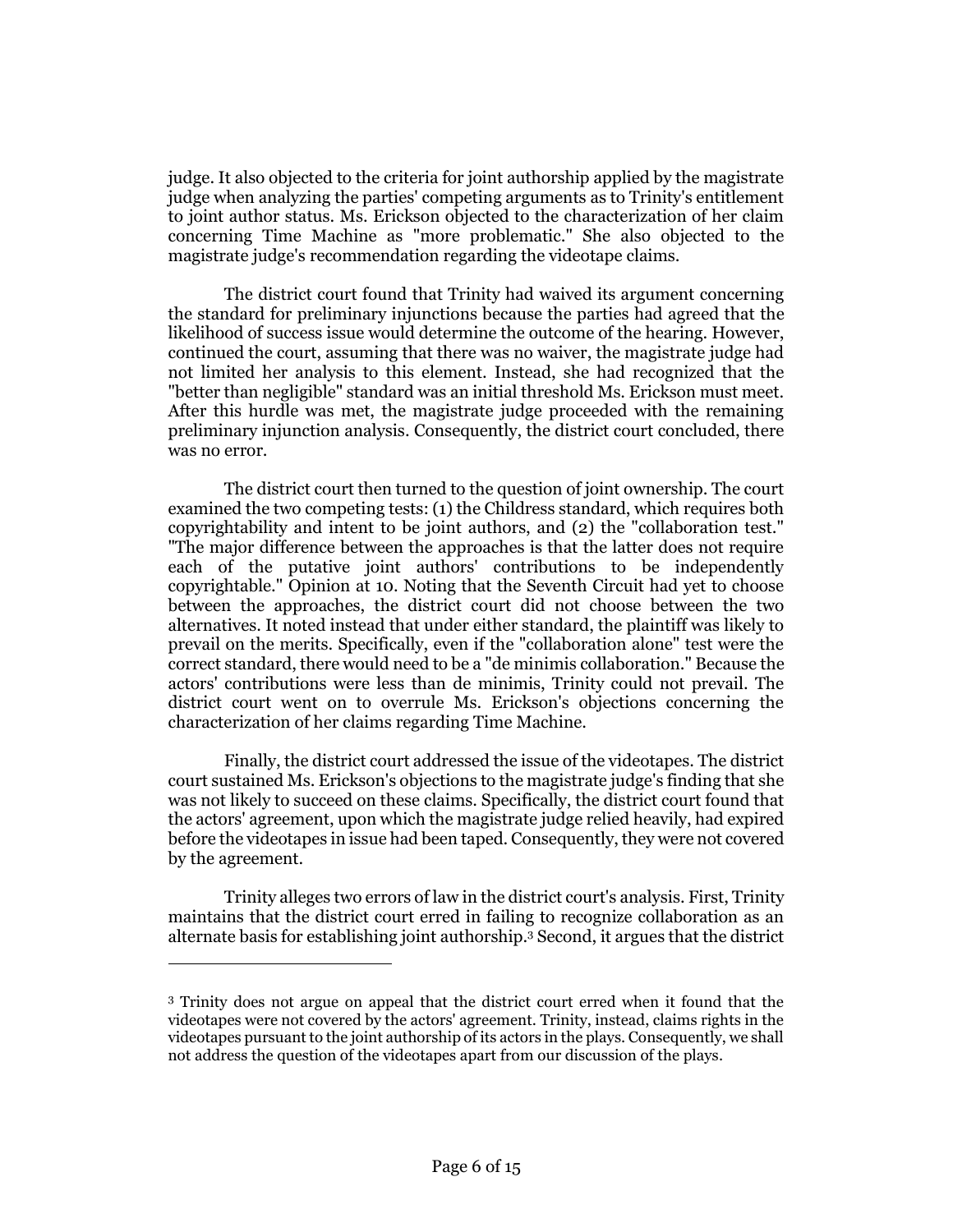court applied the wrong legal standard in determining whether Ms. Erickson was likely to succeed on the merits. We address each of these arguments in turn.

II

#### ANALYSIS

#### A. Standard of Review

"This Court gives substantial deference to a district court's decision to grant a preliminary injunction insofar as that decision involves the discretionary acts of weighing evidence or balancing equitable factors." United States v. Baxter Healthcare Corp., 901 F.2d 1401, 1407 (7th Cir. 1990). However, "the more purely legal conclusions made by a district court in granting a preliminary injunction are subject to de novo review." Id.

Generally four factors are relevant in determining whether to grant or deny a preliminary injunction. A district court typically considers whether the moving party has demonstrated (1) some likelihood of prevailing on the merits, and (2) an inadequate remedy at law and irreparable harm if preliminary relief is denied. Abbott Lab. v. Mead Johnson & Co., 971 F.2d 6, 11 (7th Cir. 1992); Lawson Prods., Inc. v. Avnet, Inc., 782 F.2d 1429, 1433 (7th Cir. 1986); Roland Mach. Co. v. Dresser Indus., Inc., 749 F.2d 380, 386-87 (7th Cir. 1984). If the movant clears these two thresholds, the court must consider (3) the irreparable harm the nonmovant will suffer if preliminary relief is granted, balanced against the irreparable harm to the movant if relief is denied; and (4) the public interest, meaning the effect that granting or denying the injunction will have on nonparties. Abbott Lab., 971 F.2d at 12; Lawson Prods., 782 F.2d at 1433; Roland Mach., 749 F.2d at 387-88.

The central issue in this appeal is whether Ms. Erickson is likely to succeed on the merits of her case. Whether Ms. Erickson will succeed depends greatly on whether Trinity can establish that the works at issue were joint works within the meaning of the Copyright Act of 1976. Statutory interpretation is a question of law and therefore we review the district court's determination of this issue de novo. See, e.g., United States v. Shriver, 989 F.2d 898, 901 (7th Cir. 1992) ("The court of appeals must review the district court's interpretation of the applicable statute de novo.").

#### B. Joint Work

We now turn to the issue of whether any of the material in question is a "joint work." In a joint work, the joint authors hold undivided interests in a work, despite any differences in each author's contribution. 17 U.S.C. § 201. Each author as co-owner has the right to use or to license the use of the work, subject to an accounting to the other co-owners for any profits. Childress v. Taylor, 945 F.2d 500, 505 (2d Cir. 1991); Weinstein v. University of Illinois, 811 F.2d 1091, 1095 (7th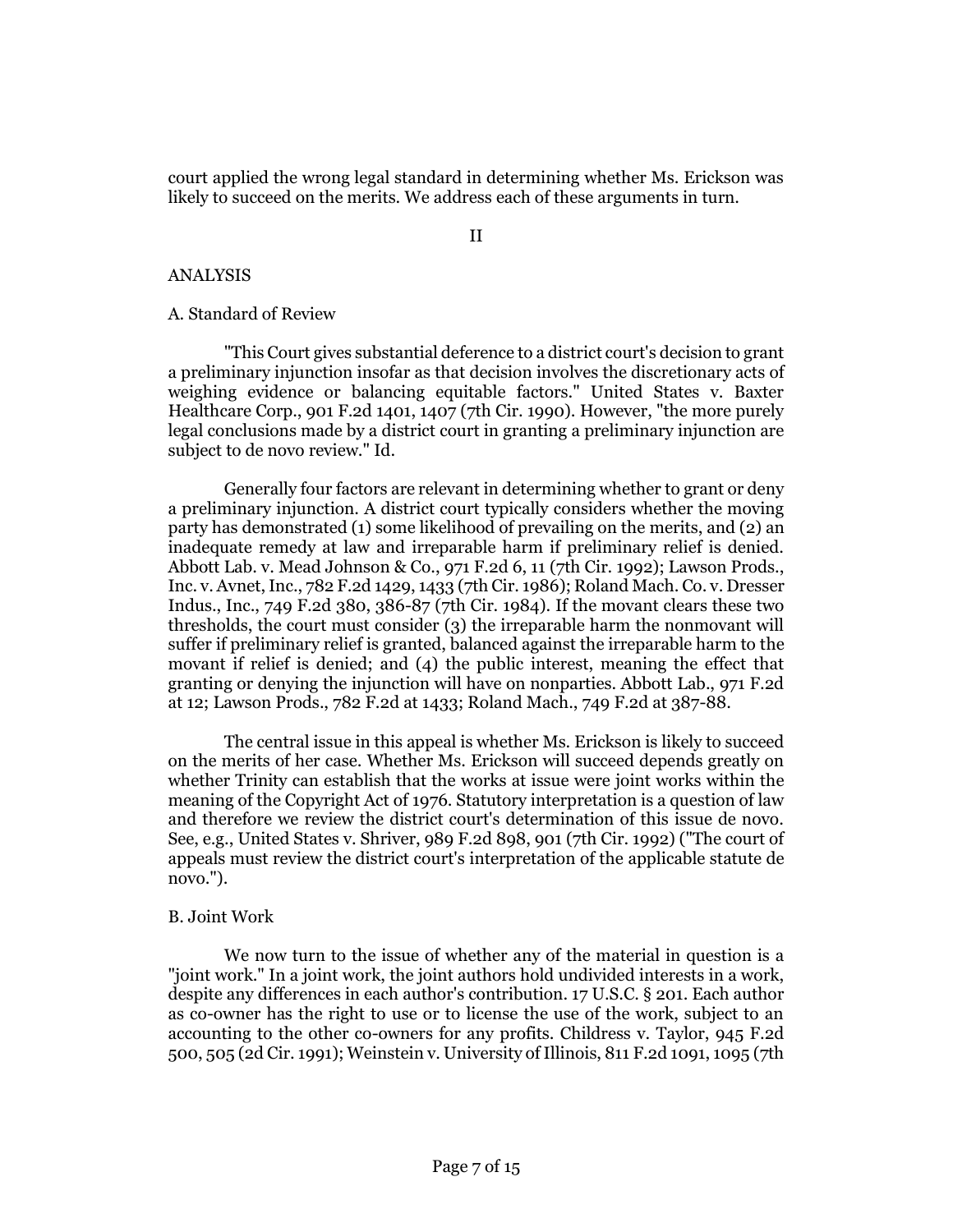Cir. 1987); 1 Nimmer on Copyright,  $\S$  6.02, at 6-7 to 6-8. Thus, even a person whose contribution is relatively minor, if accorded joint authorship status, enjoys a significant benefit. See Community for Creative Non-Violence v. Reid, 270 U.S. App. D.C. 26, 846 F.2d 1485, 1498 (D.C. Cir. 1988), aff'd on other grounds, 490 U.S. 730, 109 S. Ct. 2166, 104 L. Ed. 2d 811 (1989); Nimmer, § 6.08, at 6-24.

In determining whether any of the works at issue in this case may be classified as a "joint work," our starting point must be the language of the statute. Section 101 of the Copyright Act defines a "joint work" as

a work prepared by two or more authors with the intention that their contributions be merged into inseparable or interdependent parts of a unitary whole.

17 U.S.C. § 101.

 $\overline{a}$ 

1.

Neither the Act nor its legislative history defines "inseparable" or "interdependent." The legislative history states that examples of inseparable parts are the joint contributions of two authors to a single novel or the contributions of two painters to a single work; an example of interdependent parts are the lyrics and music for a song.<sup>4</sup> Apart from these examples, the reports do little to clarify the criteria for determining joint authorship. Indeed, they increase the ambiguity. The committee reports state:

[A] work is "joint" if the authors collaborated with each other, or if each of the authors prepared his or her contribution with the knowledge and intention that it would be merged with the contributions of other authors as "inseparable or interdependent parts of a unitary whole." The touchstone here is the intention, at the time the writing is done, that the parts be absorbed or combined into an integrated unit . . . .

House Report at 120; Senate Report at 103 (emphasis added). The statute clearly requires a focus on the intention to collaborate. However, the disjunctive first sentence in the legislative reports, set out directly above, seemingly contradicts that statutory language by focusing on collaboration and not mentioning intent to create a joint work.

This ambiguity presents analytical problems in cases such as this one, in which the parties have collaborated in some sense but dispute whether there was

<sup>4</sup> See House Report at 120, reprinted in 1976 U.S.C.C.A.N. 5659, 5736; S. Rep. No. 473, 94th Cong., 2d Sess. 103-04 (1975) ("Senate Report").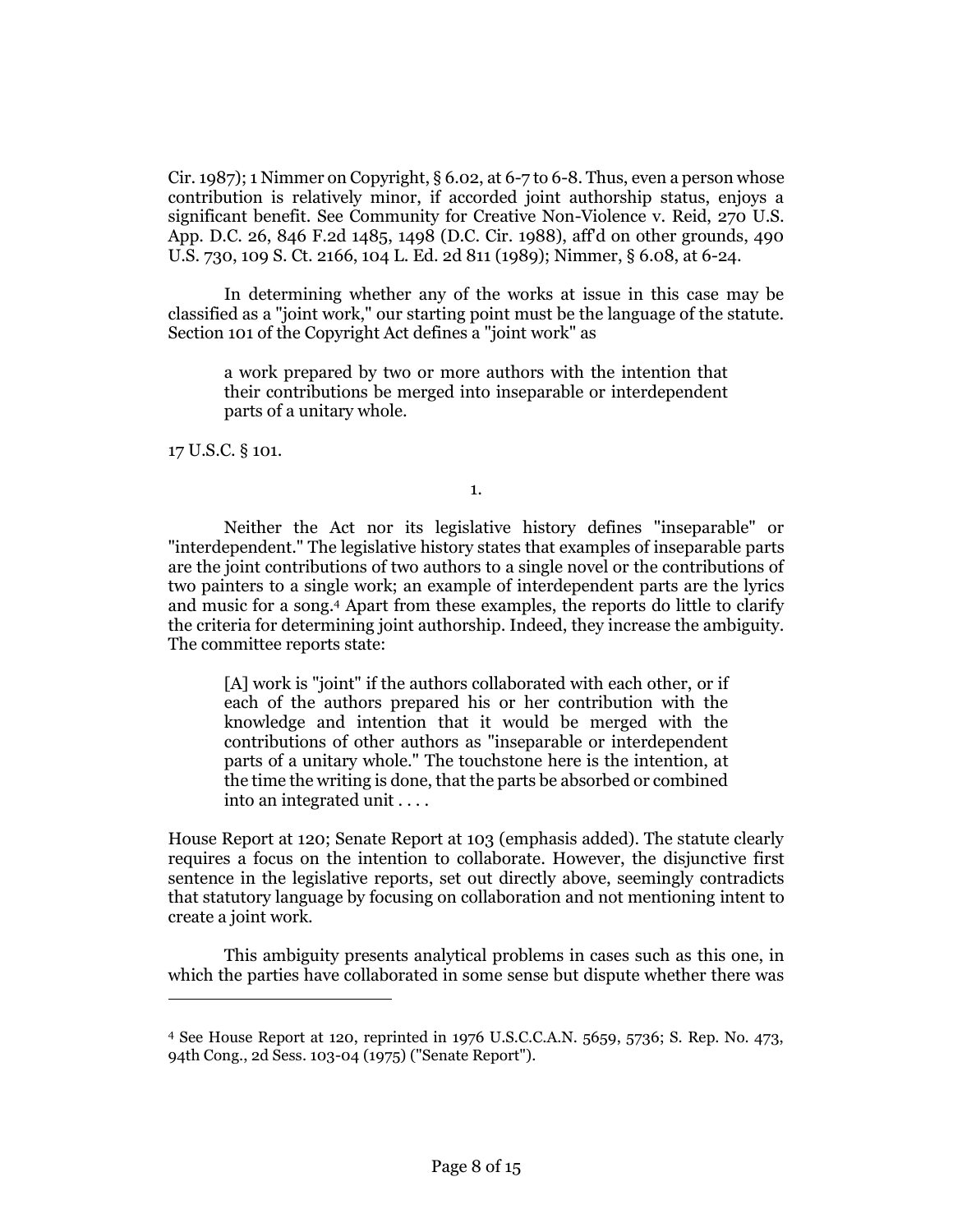a mutual intent to create a joint work. In resolving this ambiguity, we believe that it is important to note, at the outset, that the statute itself requires that there be an intent to create a joint work. Therefore, reliance on collaboration alone, as Trinity suggests, would be incompatible with the clear statutory mandate. On this point, we find ourselves in agreement with the analysis of Judge Newman writing for the Second Circuit in Childress. He pointed out that a disjunctive standard based solely on the legislative history would not square with the plain meaning of the statute:

This passage appears to state two alternative criteria--one focusing on the act of collaboration and the other on the parties' intent. However, it is hard to imagine activity that would constitute meaningful "collaboration" unaccompanied by the requisite intent on the part of both participants that their contributions be merged into a unitary whole, and the case law has read the statutory language literally so that the intent requirement applies to all works of joint authorship.

Childress, 945 F.2d at 505-06. Like the Second Circuit in Childress, we believe that the statutory language clearly requires that each author intend that their respective contributions be merged into a unitary whole. Focusing solely upon the fact of contemporaneous input by several parties does not satisfy the statutory requirement that the parties intend to merge their contributions into a unified work. In addition, the "collaboration alone" standard would frustrate the goal of the Act "to promote the Progress of Science and the useful Arts." U.S. CONST. art. I, § 8, cl. 8. Seldom would an author subject his work to preregistration peer review if this were the applicable test. Those seeking copyrights would not seek further refinement that colleagues may offer if they risked losing their sole authorship. Thus, we cannot accept Trinity's proposed "collaboration alone" test as compatible with the language and purpose of the Act.

2.

Even if two or more persons collaborate with the intent to create a unitary work, the product will be considered a "joint work" only if the collaborators can be considered "authors." Courts have applied two tests to evaluate the contributions of authors claiming joint authorship status: Professor Nimmer's de minimis test and Professor Goldstein's copyrightable subject matter ("copyrightability") test. The de minimis and copyrightability tests differ in one fundamental respect. The de minimis test requires that only the combined product of joint efforts must be copyrightable. By contrast, Professor Goldstein's copyrightability test requires that each author's contribution be copyrightable. We evaluate each of these tests in turn.

In undertaking this task, we focus on how well the test promotes the primary objective of the Act. This objective is not to reward an author for her labors, but "to promote the Progress of Science and useful Arts." U.S. CONST. art.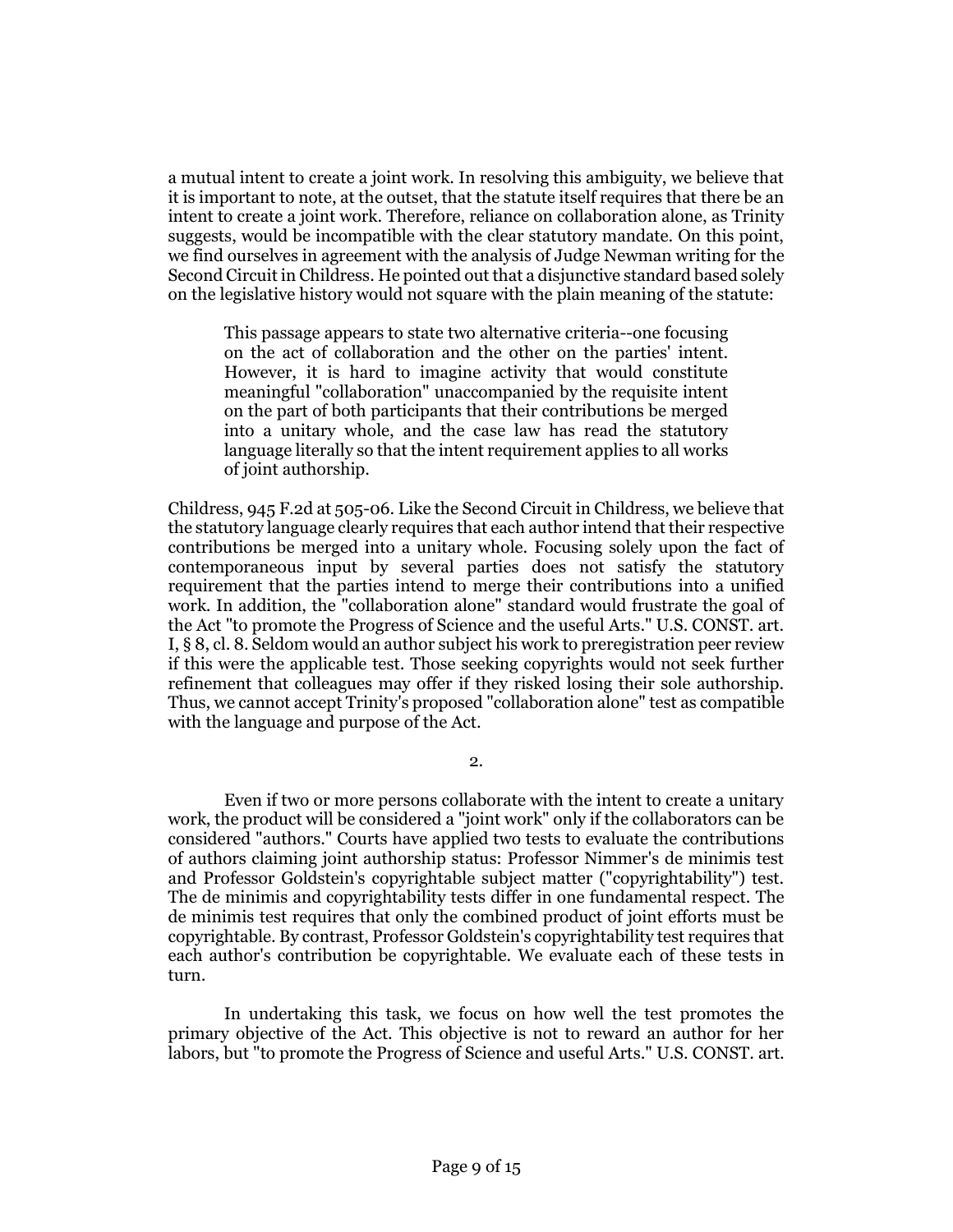I, § 8, cl. 8; see also Feist Publications, Inc. v. Rural Tel. Serv. Co., Inc., 499 U.S. 340, 350, 113 L. Ed. 2d 358, 111 S. Ct. 1282 (1991). This objective is accomplished by "assuring authors the right to their original expression," but also by "encouraging others to build freely upon the ideas and information conveyed by a work." Feist Publications, 499 U.S. at 349-50 (citing Harper & Row, Publishers, Inc. v. Nation Enters., 471 U.S. 539, 556-57, 85 L. Ed. 2d 588, 105 S. Ct. 2218 (1984)). It is in light of this goal that § 102(b) exempts ideas from protection under the Copyright Act.<sup>5</sup>

In addition to promoting the Act's primary objective, we must consider how well the test will further goals of administrative and judicial efficiency.<sup>6</sup> In this inquiry, we must adopt a standard that is sufficiently clear to enable parties to predict whether their contributions to a work will receive copyright protection. A standard satisfying these aims will allow contributors to avoid post-contribution disputes concerning authorship, and to protect themselves by contract if it appears that they would not enjoy protections of the Act itself.

#### a. Professor Nimmer's de minimis standard

Professor Nimmer, the late scholar on copyright, took the position that all that should be required to achieve joint author status is more than a de minimis contribution by each author. "De minimis" requires that "more than a word or line must be added by one who claims to be a joint author." Nimmer § 6.07, at 6-21. Professor Nimmer distinguishes his de minimis standard from the standard for copyrightability. Id. As an example, Professor Nimmer asserts that if two authors collaborate, with one contributing only uncopyrightable plot ideas and another

<sup>5</sup> Section 102(b) provides:

In no case does copyright protection for an original work of authorship extend to any idea, procedure, or discovery, regardless of the form in which it is described, explained, illustrated, or embodied in such work.

<sup>17</sup> U.S.C. § 102(b). The Supreme Court explained this exemption succinctly, stating: "'The very object of publishing a book on science or the useful arts is to communicate to the world the useful knowledge which it contains. But this object would be frustrated if the knowledge could not be used without incurring the guilt of piracy of the book.'" Feist Publications, 499 U.S. at 350 (quoting Baker v. Selden, 101 U.S. 99, 103, 25 L. Ed. 841 (1880)); see also Harper & Row, 471 U.S. at 547-48 (discussing idea/expression or fact/expression dichotomy).

<sup>6</sup> Concerns of judicial economy often enter the analysis of whether to adopt or maintain a given rule or test. See, e.g., Ankenbrandt v. Richards, 119 L. Ed. 2d 468, 112 S. Ct. 2206, 2215 (1992) (stating that concerns of judicial economy weighed in favor of excluding family law questions from diversity jurisdiction); Lampf, Pleva, Lipkind, Prupis & Petigrow v. Gilbertson, 115 L. Ed. 2d 321, 111 S. Ct. 2773 (1991) (weighing interests of predictability and judicial economy in adopting federal statute of limitations).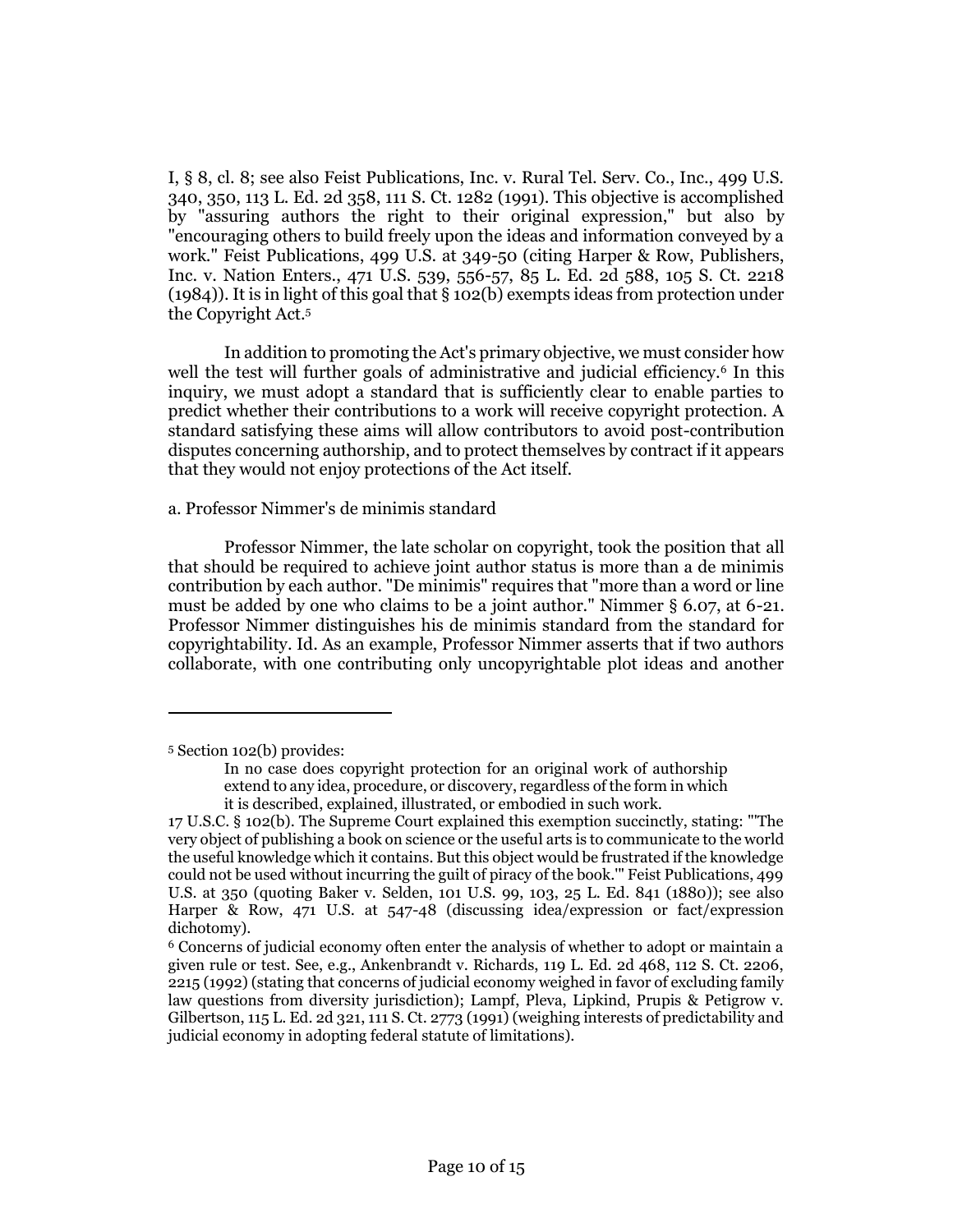incorporating those ideas into a completed literary expression, the two authors should be regarded as joint authors of the resulting work. Id.

This position has not found support in the courts.<sup>7</sup> The lack of support in all likelihood stems from one of several weaknesses in Professor Nimmer's approach. First, Professor Nimmer's test is not consistent with one of the Act's premises: ideas and concepts standing alone should not receive protection. Because the creative process necessarily involves the development of existing concepts into new forms, any restriction on the free exchange of ideas stifles creativity to some extent. Restrictions on an author's use of existing ideas in a work, such as the threat that accepting suggestions from another party might jeopardize the author's sole entitlement to a copyright, would hinder creativity. Second, contribution of an idea is an exceedingly ambiguous concept. Professor Nimmer provides little guidance to courts or parties regarding when a contribution rises to the level of joint authorship except to state that the contribution must be "more than a word or a line." Nimmer, § 6.07, at 6-20.

Professor Nimmer's approach is of little pragmatic use in resolving actual cases. Rarely will minor contributors have the presumption to claim authorship status. In such easy cases, the parties' intent as to authorship status likely will be apparent without resort to any formal test evaluating the parties' respective contributions to discern intent. In the more complex situations, such as the case before us, in which the improvisational process undoubtedly yielded valuable insights to the primary author, the test gives no guidance on how we are to assess the respective contributions of the parties to distinguish the author from the critic or advisor. For these reasons, we, as the majority of the other courts, cannot accept Professor Nimmer's test as an adequate judicial tool to ascertain joint authorship.

## b. Professor Goldstein's copyrightability test

 $\overline{a}$ 

The copyrightable subject matter test was formulated by Professor Paul Goldstein and has been adopted, in some form, by a majority of courts that have considered the issue.<sup>8</sup> According to Professor Goldstein, "[a] collaborative

<sup>7</sup> The only judicial comment of note appears in a case from the District of Columbia Circuit and that mention is at best neutral dicta. See Community for Creative NonViolence, 846 F.2d at 1496 n.15 (stating that "if Nimmer is correct on the point that the contribution of a joint author need not be copyrightable" CCNV's contributions may satisfy the de minimis test).

<sup>&</sup>lt;sup>8</sup> See Childress, 945 F.2d at 507; Ashton-Tate Corp. v. Ross, 916 F.2d 516, 521 (9th Cir. 1990); M.G.B. Homes, Inc. v. Ameron Homes, Inc., 903 F.2d 1486, 1493 (11th Cir. 1990); Whelan Assocs., Inc. v. Jaslow Dental Lab., Inc., 609 F. Supp. 1307, 1318-19 (E.D. Pa. 1985), aff'd, 797 F.2d 1222 (3d Cir. 1986), cert. denied, 479 U.S. 1031, 93 L. Ed. 2d 831, 107 S. Ct. 877 (1987); Kenbrooke Fabrics, Inc. v. Material Things, 223 U.S.P.Q. 1039, 1044-45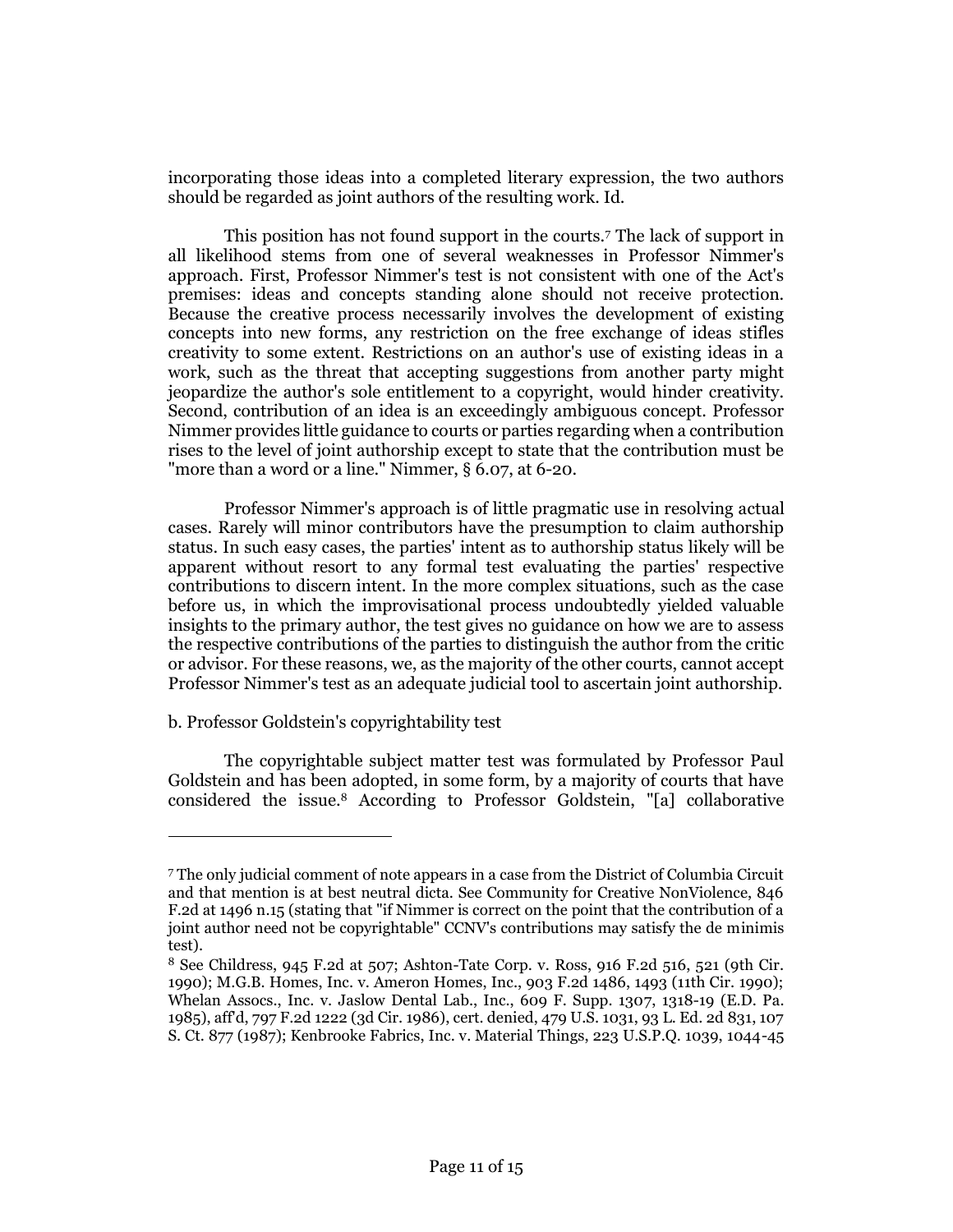contribution will not produce a joint work, and a contributor will not obtain a coownership interest, unless the contribution represents original expression that could stand on its own as the subject matter of copyright." Paul Goldstein, Copyright: Principles, Law, and Practice § 4.2.1.2, at 379 (1989). Furthermore, the parties must have intended to be joint authors at the time the work was created. Id. Professor Goldstein and the courts adopting his test justify this position by noting that § 101's and § 302(b)'s use of the word "authors"<sup>9</sup> suggests that each collaborator's contribution must be a copyrightable "work of authorship" within the meaning of  $\S$  102(a).

We agree that the language of the Act supports the adoption of a copyrightability requirement. Section 101 of the Act defines a "joint work" as a "work prepared by two or more authors" (emphasis added). To qualify as an author, one must supply more than mere direction or ideas. An author is "the party who actually creates the work, that is, the person who translates an idea into a fixed, tangible expression entitled to copyright protection." Community for Creative Non-Violence v. Reid, 490 U.S. 730, 737, 104 L. Ed. 2d 811, 109 S. Ct. 2166 (1989). As to the requirement of fixation, § 101 states:

A work is "fixed" in a tangible medium of expression when its embodiment in a copy or phonorecord, by or under the authority of the author, is sufficiently permanent or stable to permit it to be perceived, reproduced, or otherwise communicated for a period of more than transitory duration.

# 17 U.S.C. § 101.

 $\overline{a}$ 

The copyrightable subject matter test does not suffer from the same infirmities as Professor Nimmer's de minimis test. The copyrightability test advances creativity in science and art by allowing for the unhindered exchange of ideas, and protects authorship rights in a consistent and predictable manner. It excludes contributions such as ideas which are not protected under the Copyright Act. 17 U.S.C. § 102(b) ("In no case does copyright protection for an original work of authorship extend to any idea . . . embodied in such work."); see also Feist Publications v. Rural Tel. Serv. Co., 499 U.S. 340, 344-45, 113 L. Ed. 2d 358, 111 S. Ct. 1282 (1991) (stating that the "most fundamental axiom of copyright law is that 'no author may copyright his ideas or the facts he narrates'"); Harper & Row, Publishers, Inc. v. Nation Enters., 471 U.S. 539, 556, 85 L. Ed. 2d 588, 105 S. Ct.

<sup>(</sup>S.D.N.Y. 1984); Meltzer v. Zoller, 520 F. Supp. 847, 857 (D.N.J. 1981); Aitken, Hazen, Hoffman, Miller, P.C. v. Empire Constr. Co., 542 F. Supp. 252, 259 (D. Neb. 1982).

<sup>9</sup> Section 101 states: "A 'joint work' is a work prepared by two or more authors . . . ." 17 U.S.C. § 101 (emphasis added). Section 302(b), which governs the duration of a copyright, begins as follows: "In the case of a joint work prepared by two or more authors  $\dots$ ." 17 U.S.C. § 302(b) (emphasis added).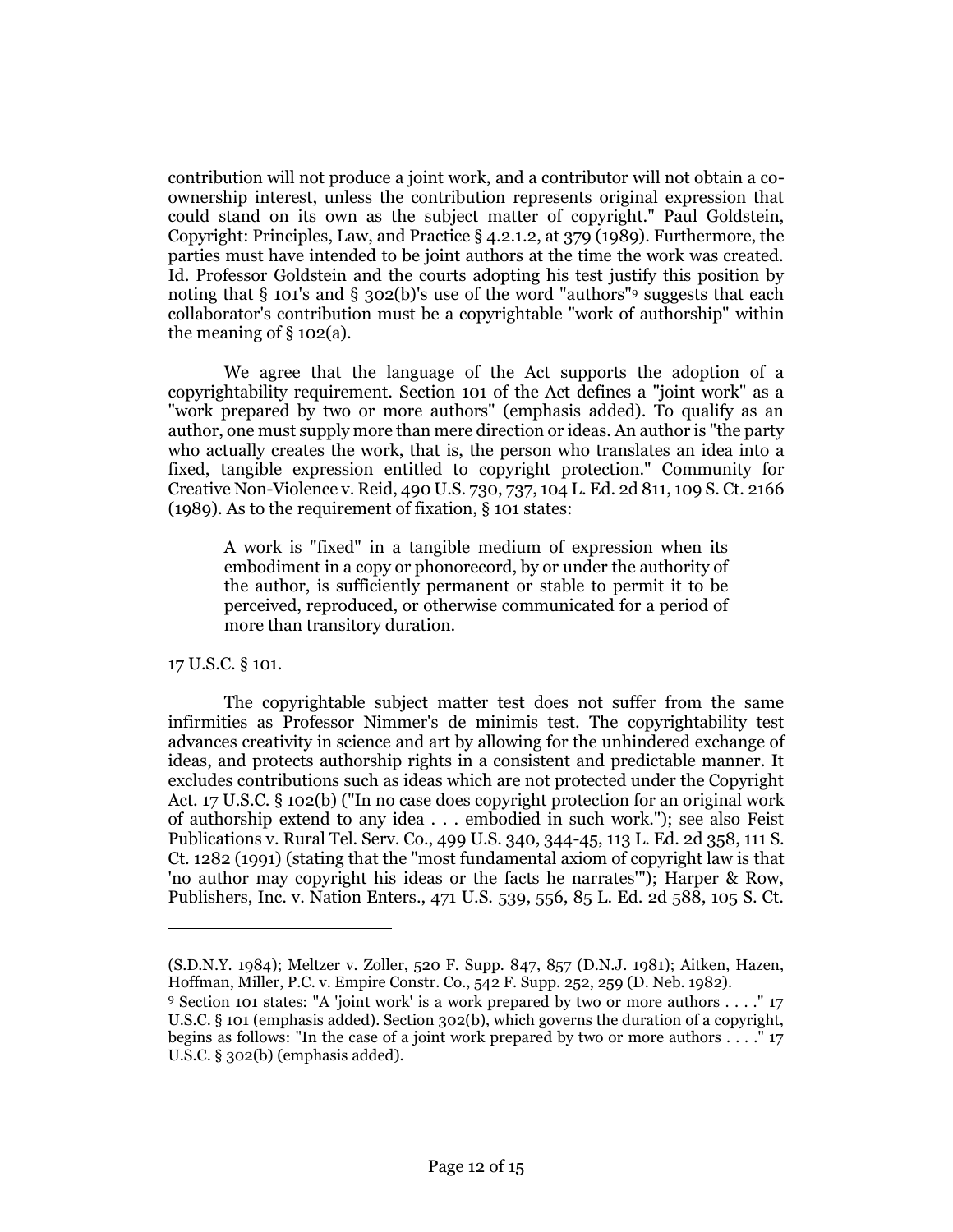2218 (1985) (discussing idea/expression dichotomy). This test also enables parties to predict whether their contributions to a work will entitle them to copyright protection as a joint author. Compared to the uncertain exercise of divining whether a contribution is more than de minimis, reliance on the copyrightability of an author's proposed contribution yields relatively certain answers. See 17 U.S.C. § 101; Feist Publications, 499 U.S. at 344-50. The copyrightability standard allows contributors to avoid post-contribution disputes concerning authorship, and to protect themselves by contract if it appears that they would not enjoy the benefits accorded to authors of joint works under the Act.

We agree with the Childress court's observation that the copyrightability test "strikes an appropriate balance in the domains of both copyright and contract law." 945 F.2d at 507. Section 201(b) of the Act allows any person to contract with another to create a work and endow the employer with authorship status under the Act. 17 U.S.C. § 201(b). A contributor of uncopyrightable ideas may also protect her rights to compensation under the Act by contract. Section 201(d) of the Act provides in part that any of the exclusive ownership rights comprised in a copyright may be transferred from the person who satisfied the requirements for obtaining the copyright to one who contracts for such rights. 17 U.S.C. § 201(d). Thus, anyone who contributes to the creation of a work, either as patron, employer, or contributor of ideas, has the opportunity to share in the profits produced by the work through an appropriate contractual arrangement.

## C. Application

We now address Trinity's claims of joint authorship under the copyrightability test. As stated above, Trinity must clear two hurdles in order to establish that the plays at issue are joint works. First, it must show the parties intended to be joint authors at the time the work was created. Second, Trinity must show that its contributions to the works were independently copyrightable.

It is clear that, with regard to at least two works, Much Ado and Prairie Voices, Trinity cannot clear the first hurdle. Much Ado is based on a work that Ms. Erickson had largely completed before Trinity actors improvised based on Ms. Erickson's creation. The fact that one actor, Michael Osborne, suggested that Ms. Erickson include a passage from Macbeth and an introduction to the play does not make him a joint author. He conceded that whether his contributions were included and where they went into the compilation were entirely Ms. Erickson's decisions. Furthermore, neither Ms. Erickson nor Trinity considered any of the actors to be co-authors with her in Much Ado, as is evidenced by the licensing agreement. Similarly with Prairie Voices, Ms. Erickson provided the stories on which the play was based, and she decided which of the actors' suggestions were incorporated into the script. The actors did not consider themselves to be joint authors with Ms. Erickson, and there is no evidence that Ms. Erickson considered the actors as co-authors of the script. Because Trinity cannot establish the requisite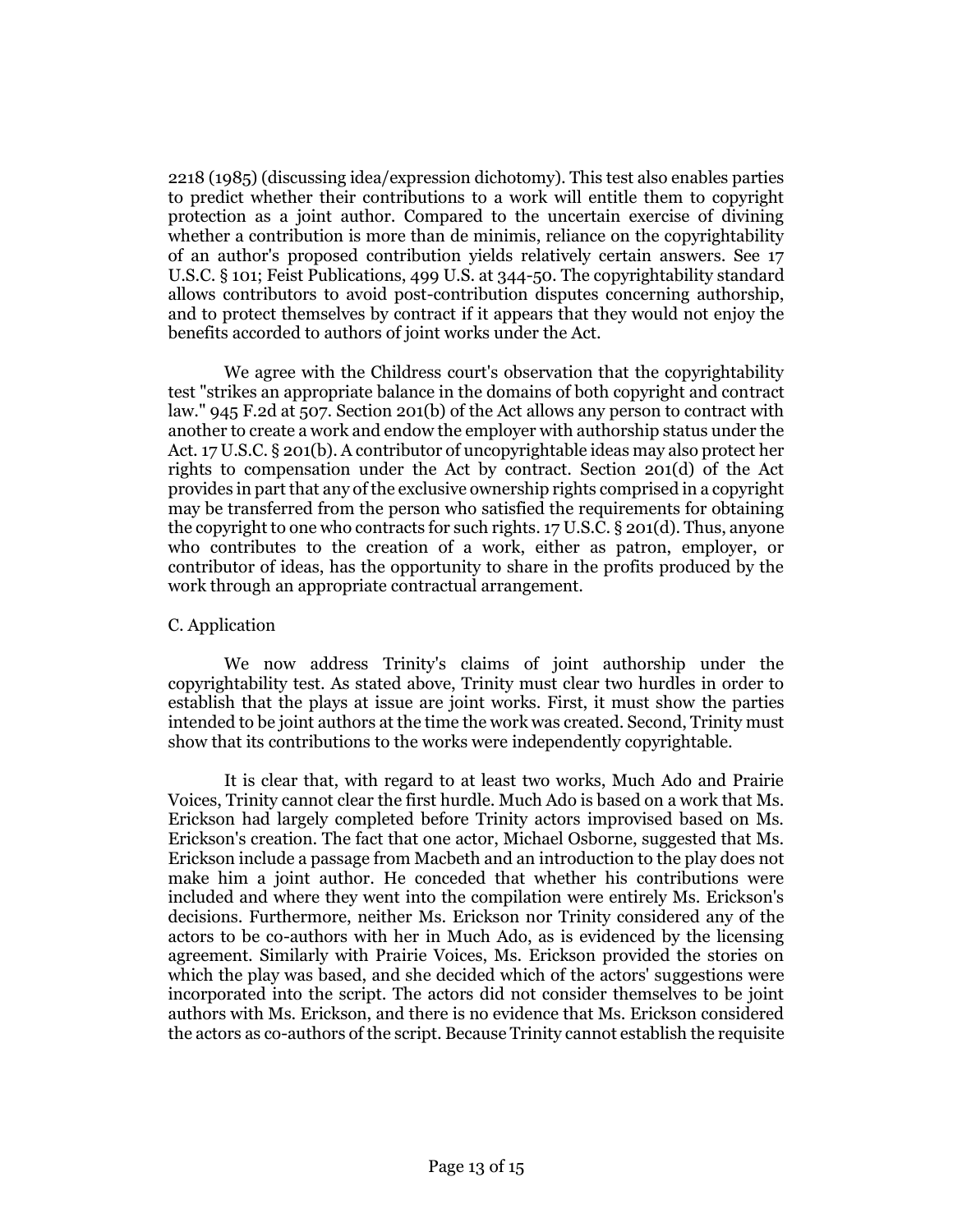intent for Much Ado or Prairie Voices, the actors cannot be considered joint authors for the purposes of copyright protection.<sup>10</sup>

Time Machine, as both the magistrate judge and the district court noted, is more problematic. Paddy Lynn testified that at least two scenes from Time Machine were developed through a collaborative process. Ms. Lynn considered the created dialogue to be hers as well as Ms. Erickson's. Furthermore, there is evidence that Ms. Erickson, too, intended at the time to create a joint work because she initially attributed the script to both Ms. Lynn and herself. Consequently, Trinity has produced some evidence that there was the requisite intent for joint authorship with regard to Time Machine. In Childress, the Second Circuit specifically acknowledged that " 'billing' or 'credit' " may be evidence of intent to

Childress was asked to write a play about "Moms" Mabley and did so. To facilitate her writing task, she accepted the assistance that Taylor provided, which consisted largely of furnishing the results of research concerning the life of "Moms" Mabley. As the actress expected to portray the leading role, Taylor also made some incidental suggestions, contributing ideas about the presentation of the play's subject and possibly some minor bits of expression. But there is no evidence that these aspects of Taylor's role ever evolved into more than the helpful advice that might come from the cast, the directors, or the producers of any play. A playwright does not so easily acquire a co-author.

Id. at 509.

<sup>10</sup> We find the analysis in Childress v. Taylor, 945 F.2d 500 (2d Cir. 1991), helpful. In Childress, the defendant Clarice Taylor, a renowned "Moms" Mabley imitator, contacted the plaintiff Alice Childress, a playwright, and enlisted her to write a play based on "Moms" Mabley's life. Taylor provided Childress with universal extensive research materials on Mabley and later performed more in-depth research at Childress's request. In addition to providing research material, Taylor specifically suggested that certain scenes and characters should appear in the play. Furthermore, some of the jokes in the play were the product of Taylor's research. Taylor also discussed the progress of the written script with Childress on a regular basis. The Second Circuit summarized the parties' respective contributions as follows: "Essentially, Taylor contributed facts and details about 'Moms' Mabley's life and discussed some of them with Childress. However, Childress was responsible for the actual structure of the play and the dialogue." Id. at 502. The Second Circuit affirmed a grant of summary judgment in favor of Childress. The Second Circuit did not reach the question of copyrightability because it found that the requisite intent to be joint authors did not exist. The court stated:

The circumstances in Childress and the circumstances surrounding the development of Much Ado and Prairie Voices are very similar. Here, the actors provided suggestions and contributed ideas; their contributions merely arose from a different process than in Childress. Indeed, Taylor presented a somewhat stronger case. She was able to identify specific material attributable to her. Trinity actors, with one exception, were unable to identify specific contributions they had made.